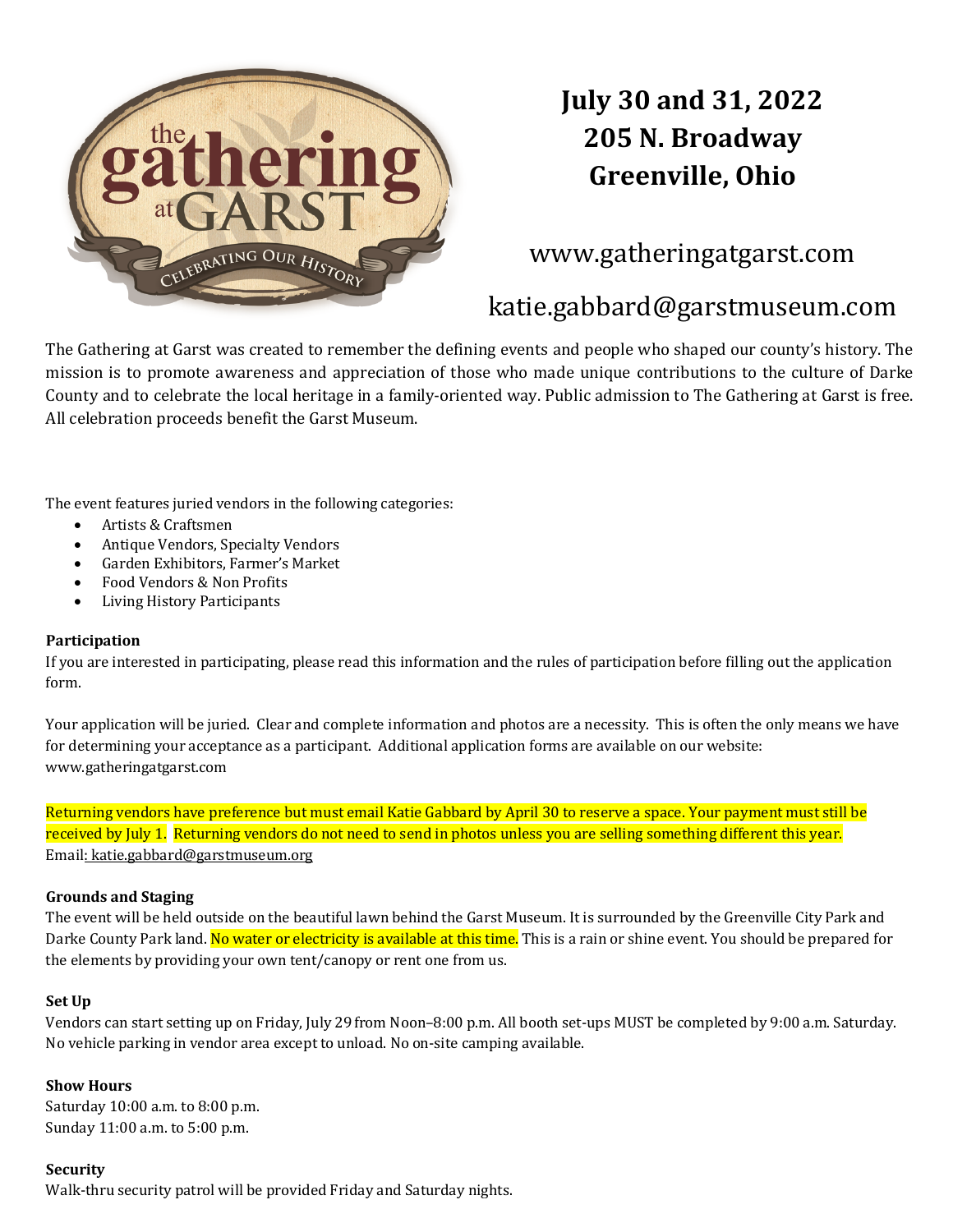| Please email your intention to<br>participate by April 30, 2022 to: | <b>BOOTH # Example 2008</b>                                                                                                                                                                                                     |
|---------------------------------------------------------------------|---------------------------------------------------------------------------------------------------------------------------------------------------------------------------------------------------------------------------------|
| katie.gabbard@garstmuseum.org                                       | <b>Booth Size: Example 2018</b>                                                                                                                                                                                                 |
| Application deadline July 1, 2022                                   | Tent Rental: _____________________                                                                                                                                                                                              |
| \$25.00 Late fee after July 1                                       | Ck. No. Date Rec.                                                                                                                                                                                                               |
|                                                                     | Amount \$ Production in the second service of the service of the service of the series of the series of the series of the series of the series of the series of the series of the series of the series of the series of the ser |
|                                                                     | <b>Insurance Received: Contract Structure 100</b>                                                                                                                                                                               |
| 2022 NON PROFIT BOOTH APPLICATION                                   | <b>Contract Signed: Contract Signed:</b>                                                                                                                                                                                        |
|                                                                     | Confirmed Pkt. Mailed                                                                                                                                                                                                           |
|                                                                     |                                                                                                                                                                                                                                 |

### **PARTICIPANT INFORMATION**

| Contact Person:    |        |
|--------------------|--------|
| Group/Organization |        |
| Address            |        |
| City, State, Zip   |        |
| Telephone/Cell #   | email: |

Non profit groups are accepted *at our discretion* if they have unique items or services that complement our event or theme.

*Proceeds from the sale of any items must be for the benefit of the nonprofit and not individual members of the group.* Signage/banners announcing the name of your organization must be visible. You are encouraged to enhance your space to tie into the historical aspect of our event.

If you are a non profit and participating as an informational booth and not selling anything- booth fee is waived but in return for this, we would like to encourage you to have some kind of children's activity in your booth. (crafts, games, face painting etc.)

#### **IMPORTANT DETAILS:**

- You must provide proof of insurance with your application naming the Darke County Historical Society as an additional insured. The certificate of insurance is a simple form that can be obtained from your insurance agent.
- All vendors must have at least one 2A-10B:C dry chemical fire extinguisher.
- Only one vendor/business per booth space. No sharing of booths unless all involved pay the vendor booth rental fee.
- This is a rain or shine event. All vendor booths are expected to remain open during all festival hours. Specifically, Saturday 10:00 a.m. - 8:00 p.m. and Sunday 11:00 a.m. - 5:00 p.m.
- Please send your application in by July 1 to avoid additional late vendor application fees of \$25.00. You will receive an email from us when you are accepted as a vendor. Further details will be sent to you the second week of July. **All paperwork including proof of insurance MUST be in our possession by July 1, 2022 NO EXCEPTIONS.**
- All decisions by the committee are final. (Booth fee returned if denied participation.)

FOR OFFICE USE